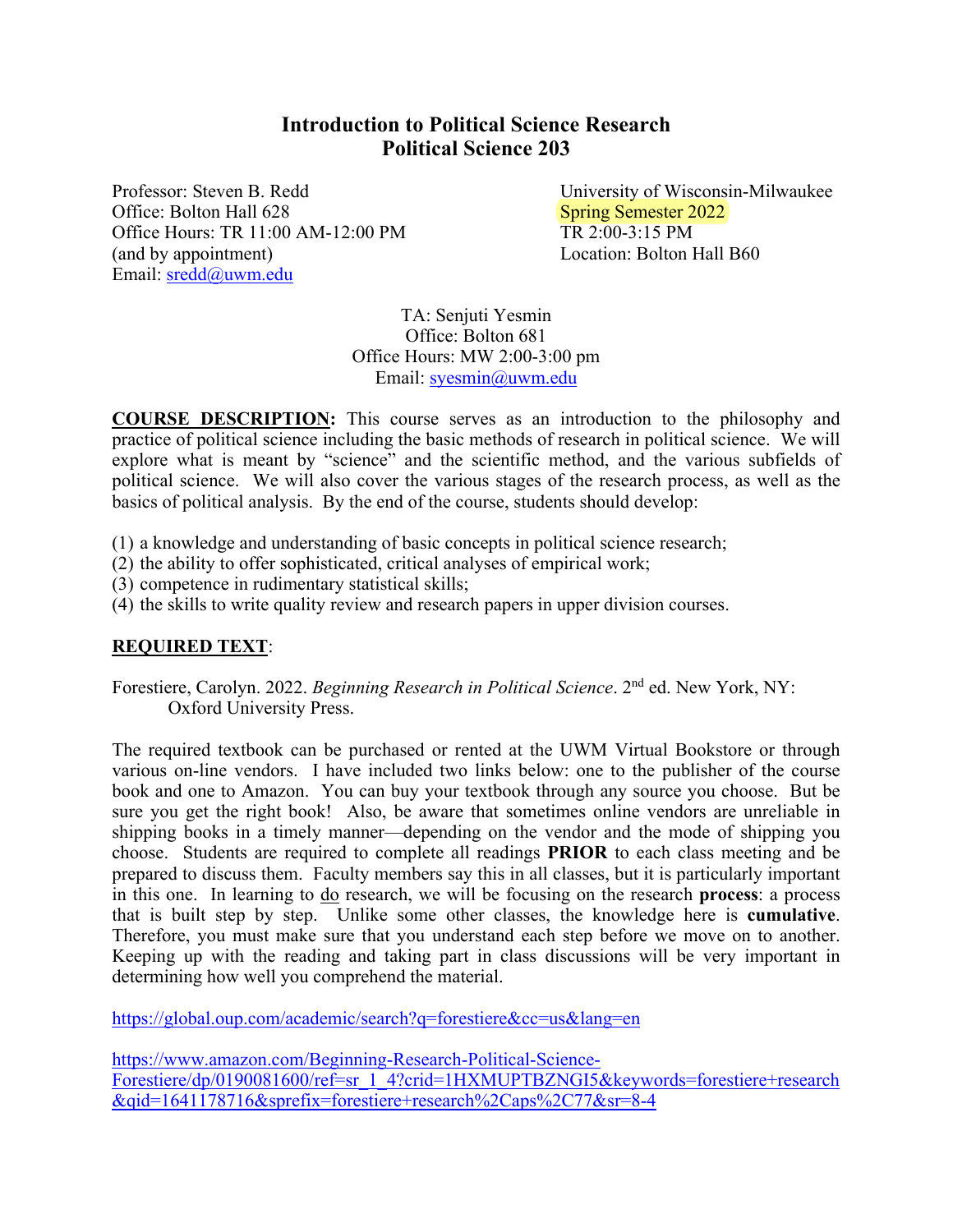**COURSE REQUIREMENTS:** Your grade will be based on four components: two exams, one paper, and homework assignments. The calculation of your grade will be determined as follows:

MIDTERM EXAM: 25% (**Thursday, March 17, in class**) FINAL EXAM: 35% (**Tuesday, May 17, 3:00-5:00 pm**) TERM PAPER: 20% (**Due Tuesday, May 3, beginning of class**) HOMEWORK ASSIGNMENTS: 20%

| $94\% - 100\% = A$  | $90\% - 93\% = A$ |                   |
|---------------------|-------------------|-------------------|
| $87\% - 89\% = B +$ | $84\% - 86\% = B$ | $80\% - 83\% = B$ |
| $77\% - 79\% = C +$ | $74\% - 76\% = C$ | $70\% - 73\% = C$ |
| $67\% - 69\% = D +$ | $64\% - 66\% = D$ | $60\% - 63\% = D$ |
| $0\% - 59\% = F$    |                   |                   |

EXAMS: Both exams will cover material included in the assigned readings and class lectures. The final exam will be comprehensive, although a majority of it will focus on material covered after the midterm exam. The exact makeup of the exams is yet to be determined but I will notify the class in advance concerning the nature of the exams. *Absolutely no makeup exams will be given without a university-approved excuse*. **If you have a university-approved excuse and miss an exam, get in touch with me immediately, beforehand if possible. If you miss an exam without giving me prior notice, you MUST contact me within 24 hours of that exam, or you will not be allowed to take a make-up under any circumstances.** Also, according to university policy, final examinations cannot be scheduled at a different time during the examination period or at a time preceding the examination period.

TERM PAPER: You will also be required to write a term paper. You will work on this paper throughout the semester in stages, parts of which will be turned in as homework. The final version of the paper is due on Tuesday, May 3. Please carefully read and follow the suggested guidelines on how to organize your paper as found in chapter 11 of the Forestiere textbook. The "Paper Progress" section found on pages 264-265 is also very helpful. Your paper will be graded based on how well you carry out each of the steps of the research process, including how well written the paper is. **No late term papers will be accepted without an approved excuse.**

HOMEWORK ASSIGNMENTS: You will need to complete various assignments from the Forestiere textbook, many of which will contribute to your term paper. The schedule of assignments and paper components is listed in a separate handout. Students are expected to complete all the assignments and paper components. **No late homework assignments will be accepted without an approved excuse.** 

• The homework assignments and the term paper will require you to use the Dataprac data set (available at www.oup.com/he/forestiere2e) and/or the statistical software program SPSS; in fact, you cannot write the term paper without using the Dataprac data set and SPSS. The Forestiere textbook provides instructions on accessing the relevant data set online as well as how to then use that data set in SPSS (homework assignment 6 requires access to the Dataprac data set, and homework assignments 7-9 require you to use the Dataprac data set in SPSS). You will need to download the SPSS statistical software program onto your own computer, which UWM provides to students and faculty free of charge. Here is the link to download SPSS on to your computer: https://uwm.edu/software/student-software/ (scroll down to "SPSS," click, and follow the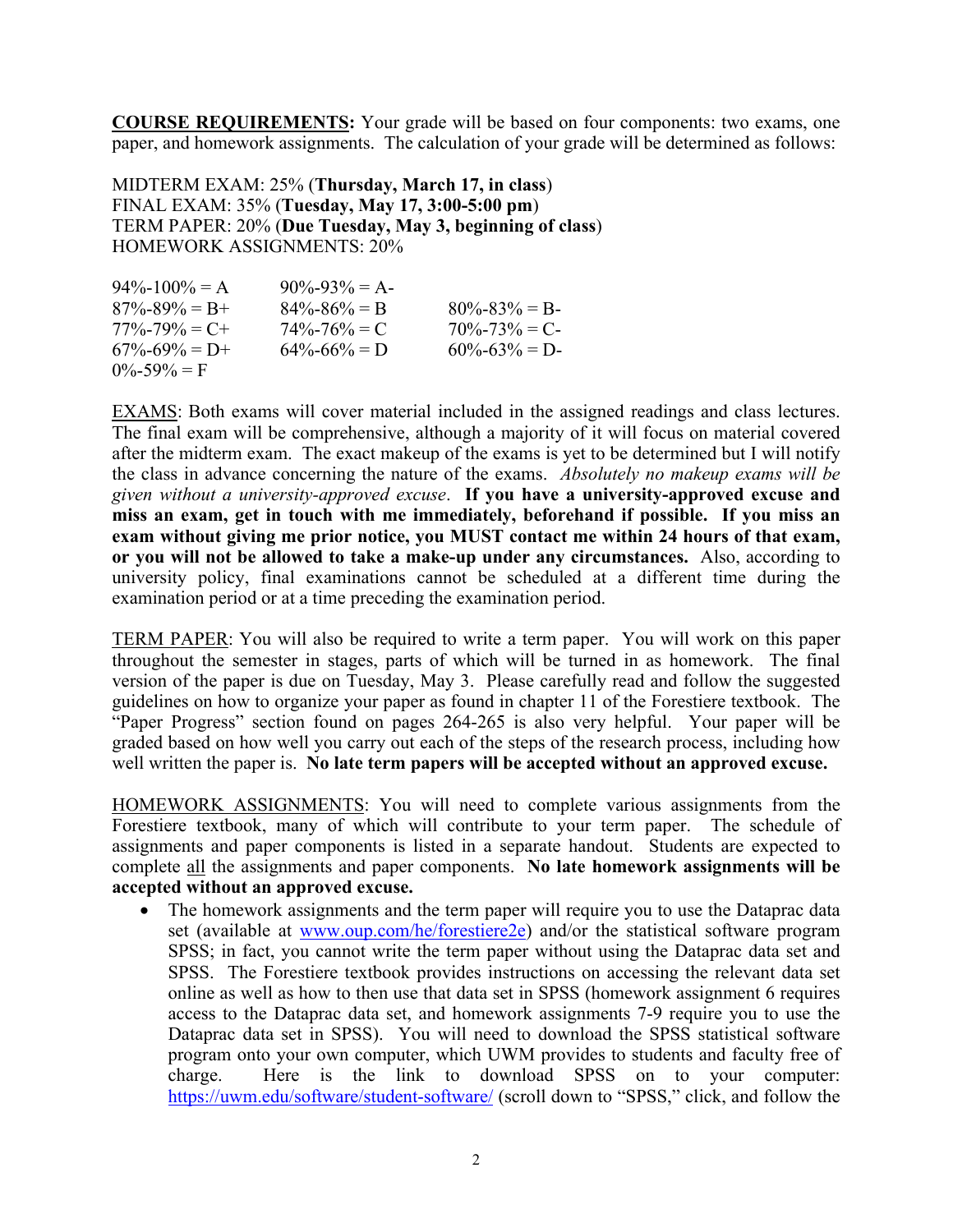directions). If you have any problems doing so, please call UWM computer support at 414-229-4040. However, you will only be able to download SPSS if you have a Mac or PC. If you have a Chromebook, the process for accessing SPSS is much more difficult and convoluted, but still doable. Please let me know asap if you only have access to a Chromebook for the semester, and I can help you access a virtual lab that would allow you to use SPSS. However, your best option is to use a campus computer—if you don't have your own—to complete the homework assignments requiring SPSS.

ATTENDANCE AND PARTICIPATION: Attending class lectures is an integral part of succeeding in this course; therefore, I will take attendance each day. I understand that students get sick and have other bona fide reasons for missing class from time to time. You will also be expected to contribute in a meaningful fashion to class discussions and/or answering questions concerning class readings. Of course, if you are not in attendance or have not done the assigned reading, then your grade will be negatively affected. Moreover, high grades on exams will be difficult to attain if attendance and participation are not regular because lectures and class discussions will cover material not included in the texts and test questions will also come from these lectures and discussions. No extra credit assignments will be given. You may also be invited to participate during a normal class period in a foreign policy experiment under my direction (this is actually a pleasant diversion from the normal class lectures and discussion  $\circledcirc$ ).

**PLAGIARISM**: Plagiarism is a representation of other people's work as your own (for example, in directly quoting another source without using quotation marks). Plagiarism can be defined by using Alexander Lindley's definition:

Plagiarism is the false assumption of authorship: the wrongful act of taking the product of another person's mind, and presenting it as one's own (Plagiarism and Originality [New York: Harper, 1957], p. 2). Plagiarism may take the form of repeating another's sentences as your own, adopting a particularly apt phrase as your own, or even presenting someone else's line of thinking in the development of a thesis as though it were your own. In short, to plagiarize is to give the impression that you have written or thought something that you have in fact borrowed from another.

I strongly urge you to access the following link to read a discussion of what plagiarism is and looks like http://library.duke.edu/research/plagiarism/ (watch the video and access the link in the right-hand column entitled "Duke University Plagiarism Tutorial). Another useful link concerning plagiarism as well as information pertaining to grammar and writing can be found by accessing the following link: http://www.plagiarism.org. See the Wisconsin Administrative Code, Chapter UWS 14, entitled "Student Academic Disciplinary Procedures," for a discussion and range of available penalties. Severe penalties (up to the maximum allowed) should be expected for plagiarism or other forms of cheating. Along these lines, you may NOT use a paper that you have written previously, or are currently writing for another course, for this class unless you clear it with me first. Doing so without first consulting me is considered academic misconduct and will be dealt with accordingly.

UWM POLICIES AND PROCEDURES: The University of Wisconsin-Milwaukee has several policies concerning students with disabilities, accommodations for religious observances, students called to active military duty, incompletes, discriminatory conduct, academic misconduct, and so forth available for you to read using the following link: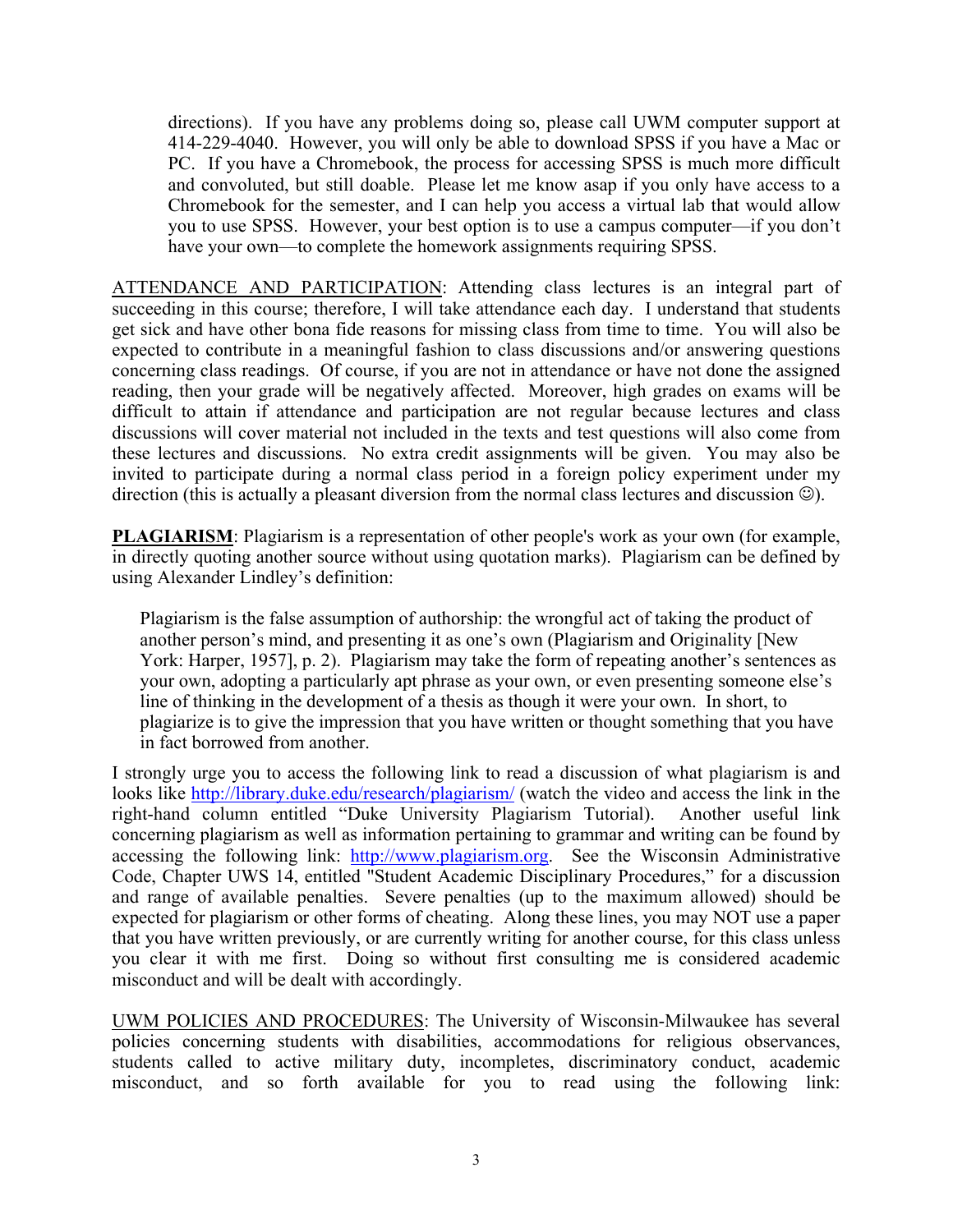http://www.uwm.edu/Dept/SecU/SyllabusLinks.pdf. I strongly encourage you to access this link and familiarize yourself with these policies and procedures.

Here is a link to helpful on-campus resources specifically designed to help students: https://uwm.edu/cetl/resources/student-resources/.

## **TOPICS, READING ASSIGNMENTS, AND EXAM SCHEDULE:**

The following is a tentative outline for the semester, including topics, reading assignments, and exams. Students should have read the assigned material by the class date shown.

#### **I. Introduction to the Research Process**

Tuesday, 1/25: Class Introduction and basic overview of importance of studying research methods

Thursday, 1/27: What is Political Science? The Scientific Method

### **II. Components of Empirical Political Analysis**

Tuesday, 2/1: Overview of the Research Process; Problems, Research Questions and Theories (Forestiere, Chp. 1, 2, 3)

Thursday, 2/3: Overview of the Research Process (cont.)

Tuesday, 2/8: Concepts, Definitions, and Variables; Validity and Reliability, Levels of Measurement, and Units of Analysis (Forestiere, Chp. 3, 4, 6)

Thursday, 2/10: Concepts, Definitions, and Variables (cont.)

Tuesday, 2/15: Hypotheses

Thursday, 2/17: Hypotheses (cont.)

Tuesday, 2/22: Correlations and Causality; Causal Chains and Spuriousness

Thursday, 2/24: Correlations and Causality; Causal Chains and Spuriousness (cont.)

### **III. Research Designs**

Tuesday, 3/1: Experimental Designs (Forestiere, Chp. 5)

Thursday, 3/3: Experimental Designs (cont.)

Tuesday, 3/8: Correlational and Quasi-Experimental Designs

Thursday, 3/10: Correlational and Quasi-Experimental Designs (cont.)